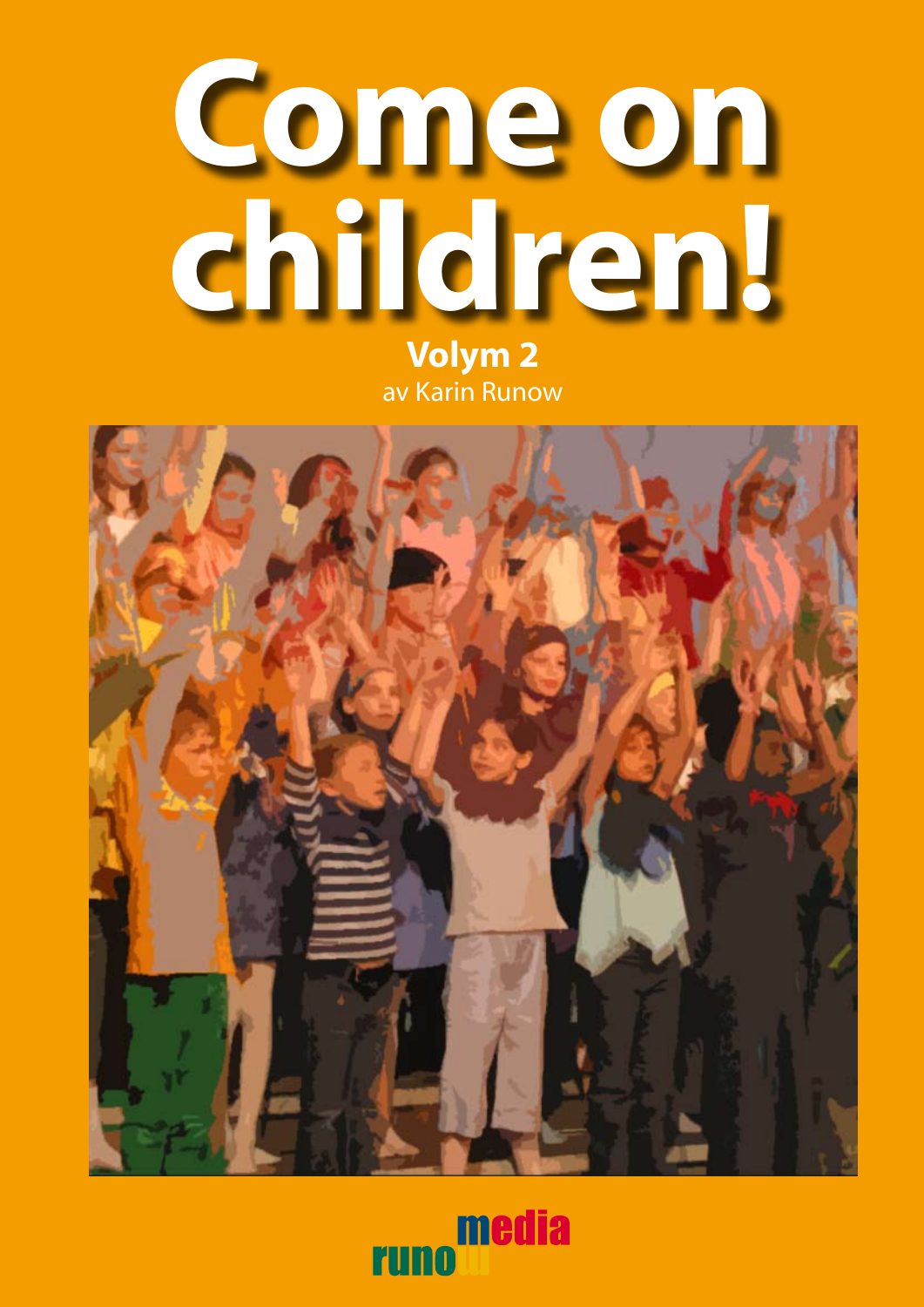#### INFORMATION

Tack för att du valt att köpa detta notmaterial. Du som körledare äger rätt att kopiera dessa noter till dina egna körsångare. All annan form av kopiering, t.ex att sprida materialet vidare till andra körledare/körsångare inom eller utom organisationen, är med stöd av lagen om upphovsrätt, förbjuden. För inspelning av på CD/Video/DVD för annat än enskilt bruk, måste tillstånd inhämtas från Runow Media.

Med anledning av dessa villkor ber vi dig att här notera hemhörighet för detta material:

*Detta nothäfte är inköpt av*

Församling/Skola/Organisation:

*för att brukas i*

Kyrka/Lokal:

Copyright: Runow Media AB • Box 185 • 191 23 Sollentuna Tel: 08-730 24 02 • Fax: 08-730 19 70 • E-post: musik@runowmedia.se Hemsida: www.runowmedia.se Omslagsfoto (bearbetad): Kristofer Runow Tryck: Kista Snabbtryck 2008 Första upplagan.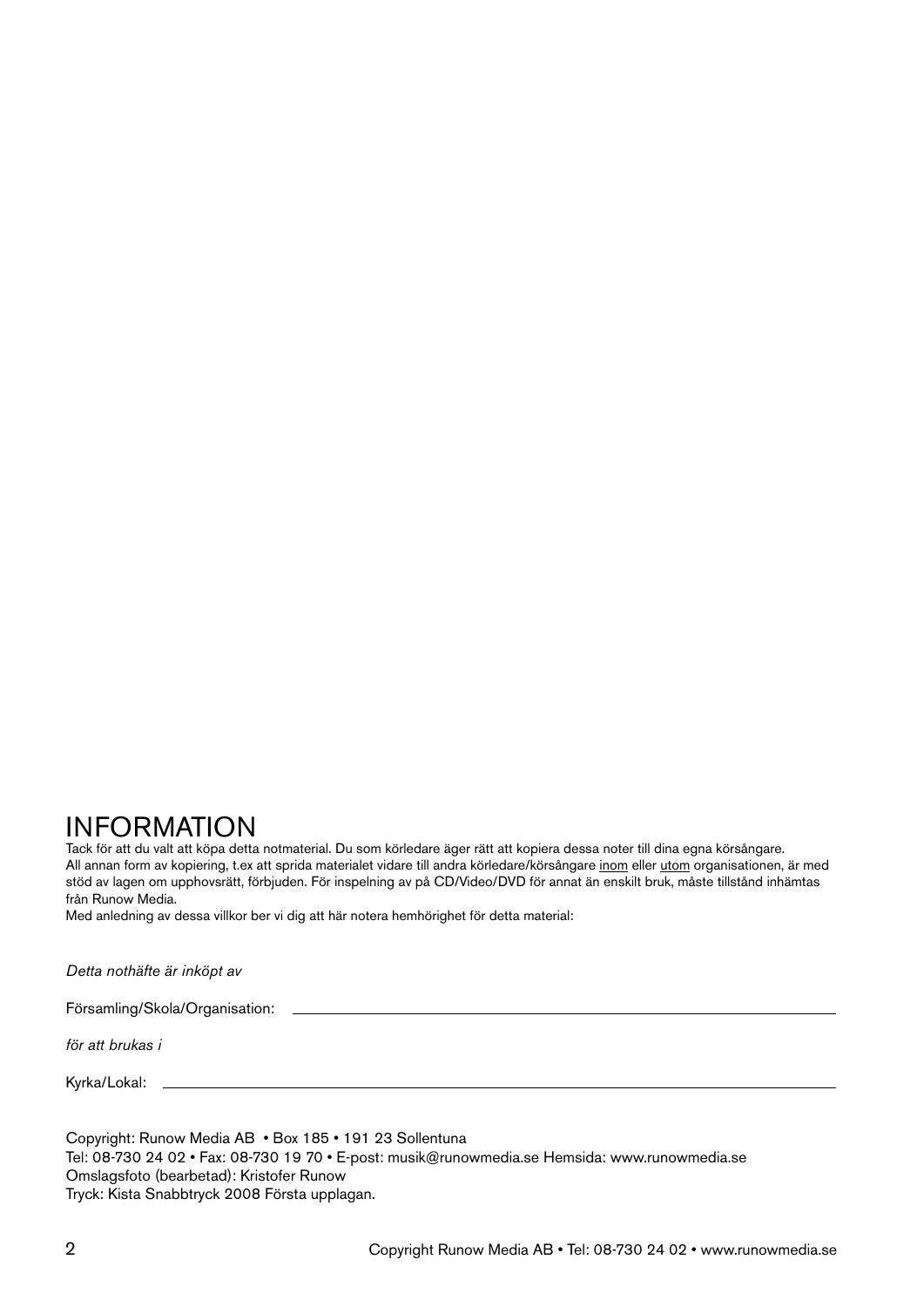#### **Hälsningssång**

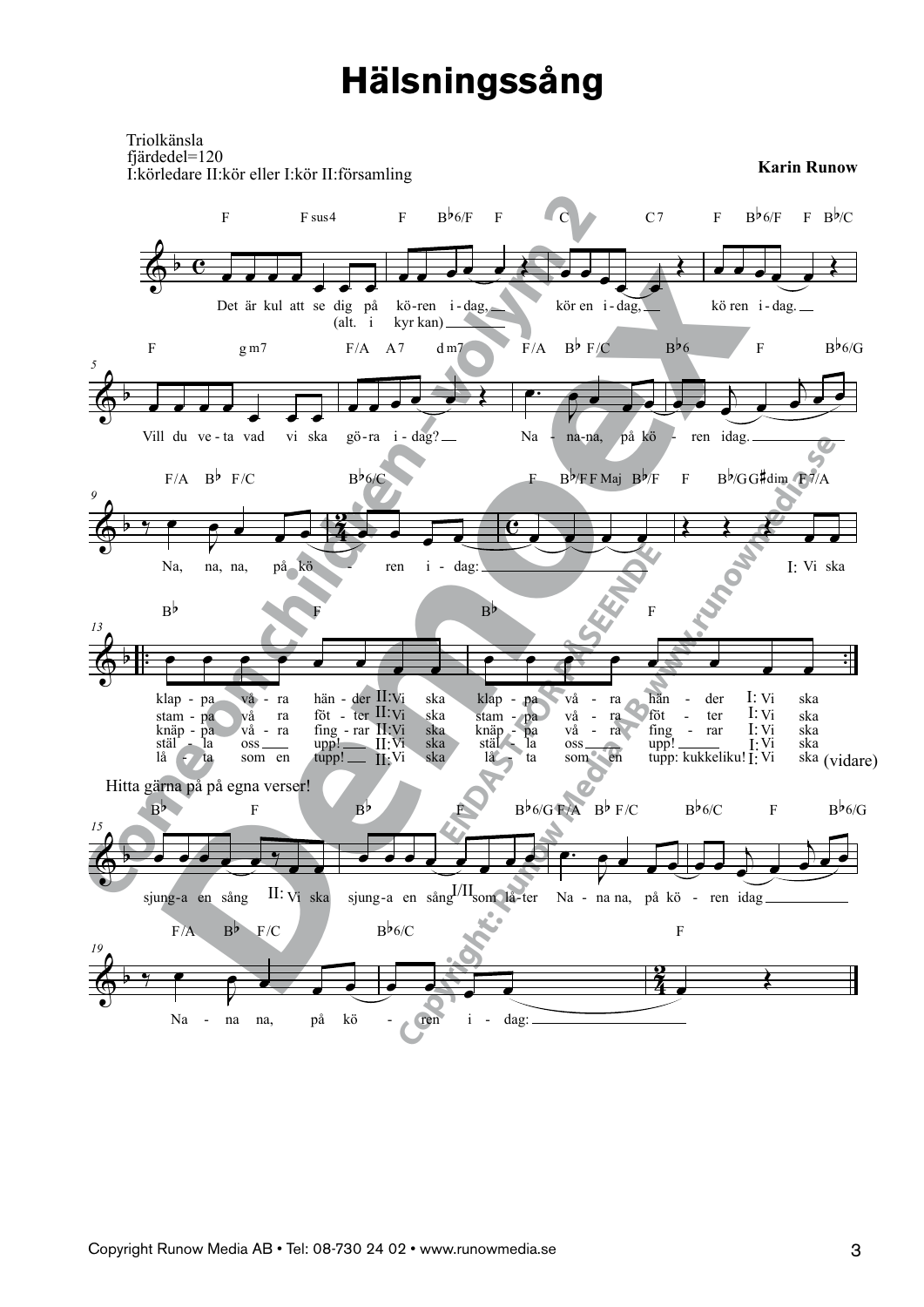#### **This is the Day to be Happy**

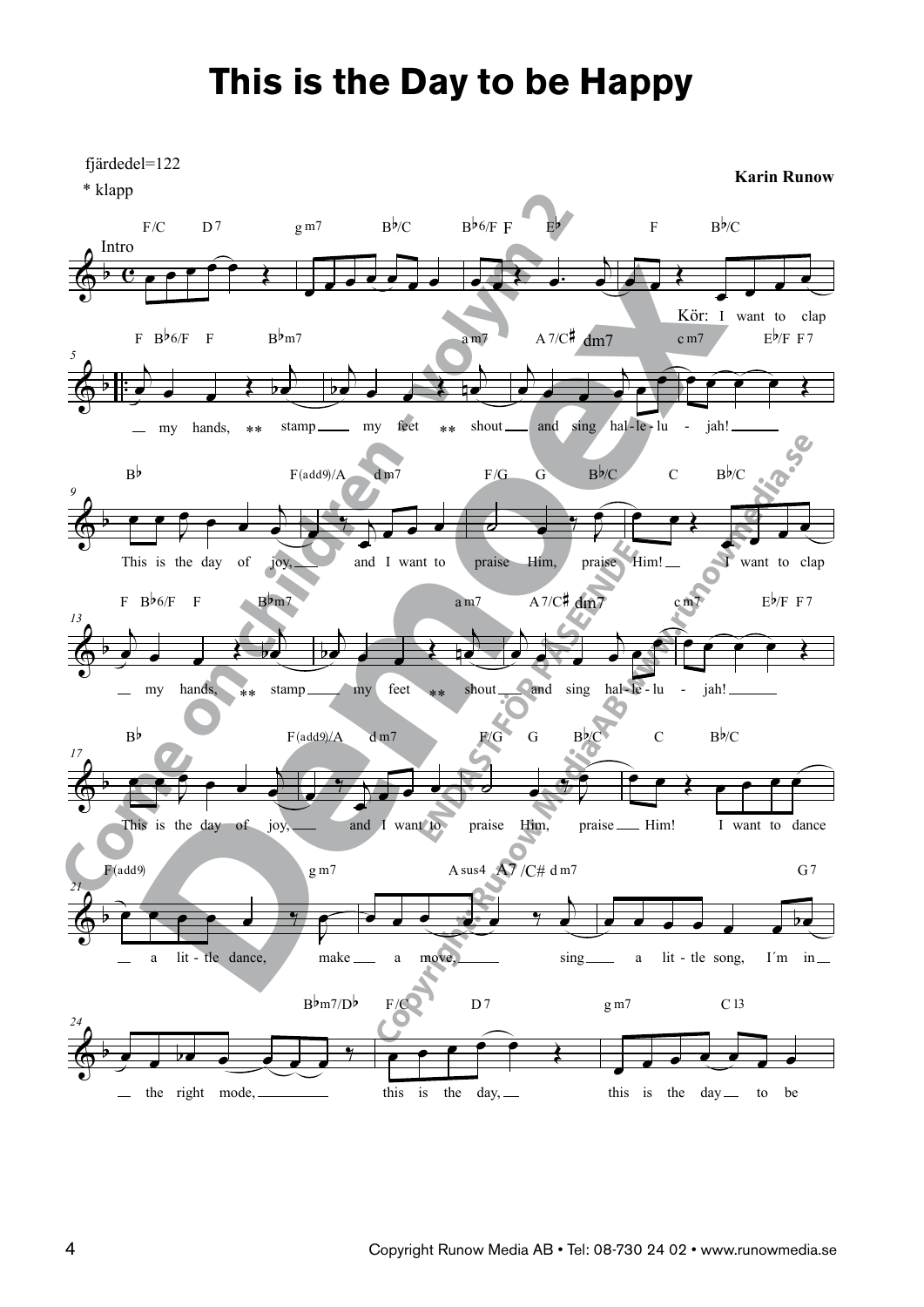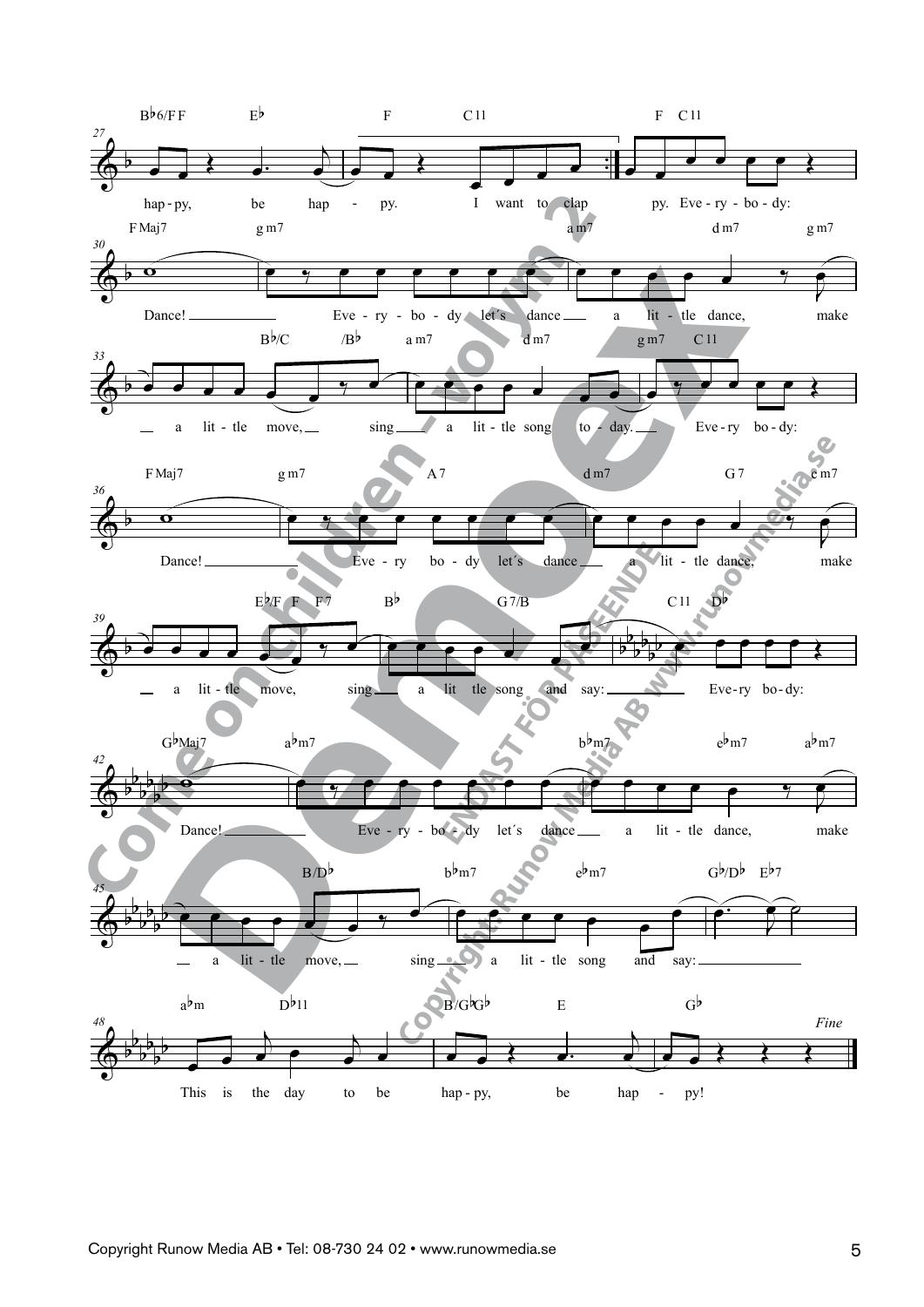# **Halleluh! Halleluh!**

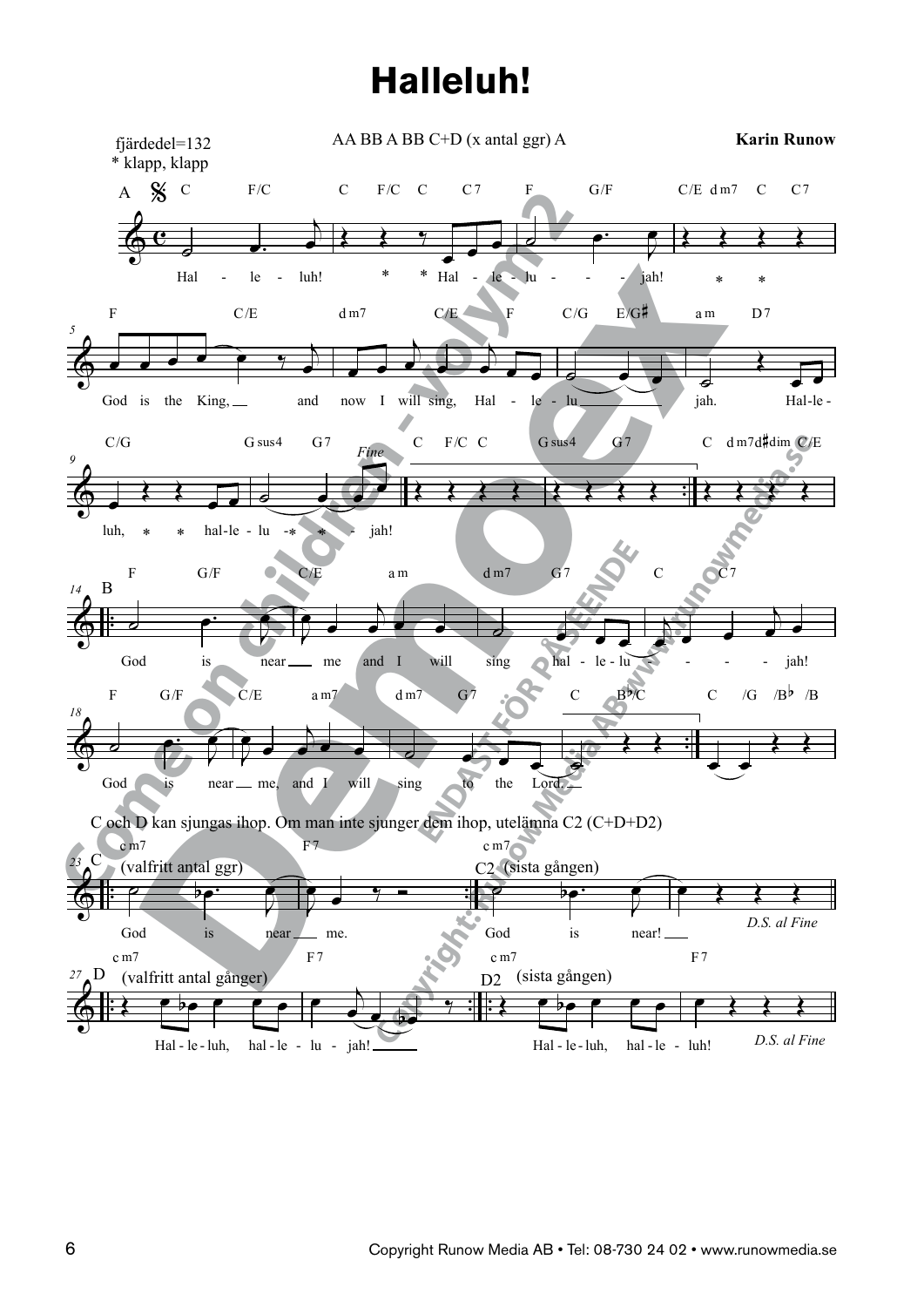#### **En sång om hösten En sång om Hösten**

**Karin Runow**



Lugn och glad triolkänsla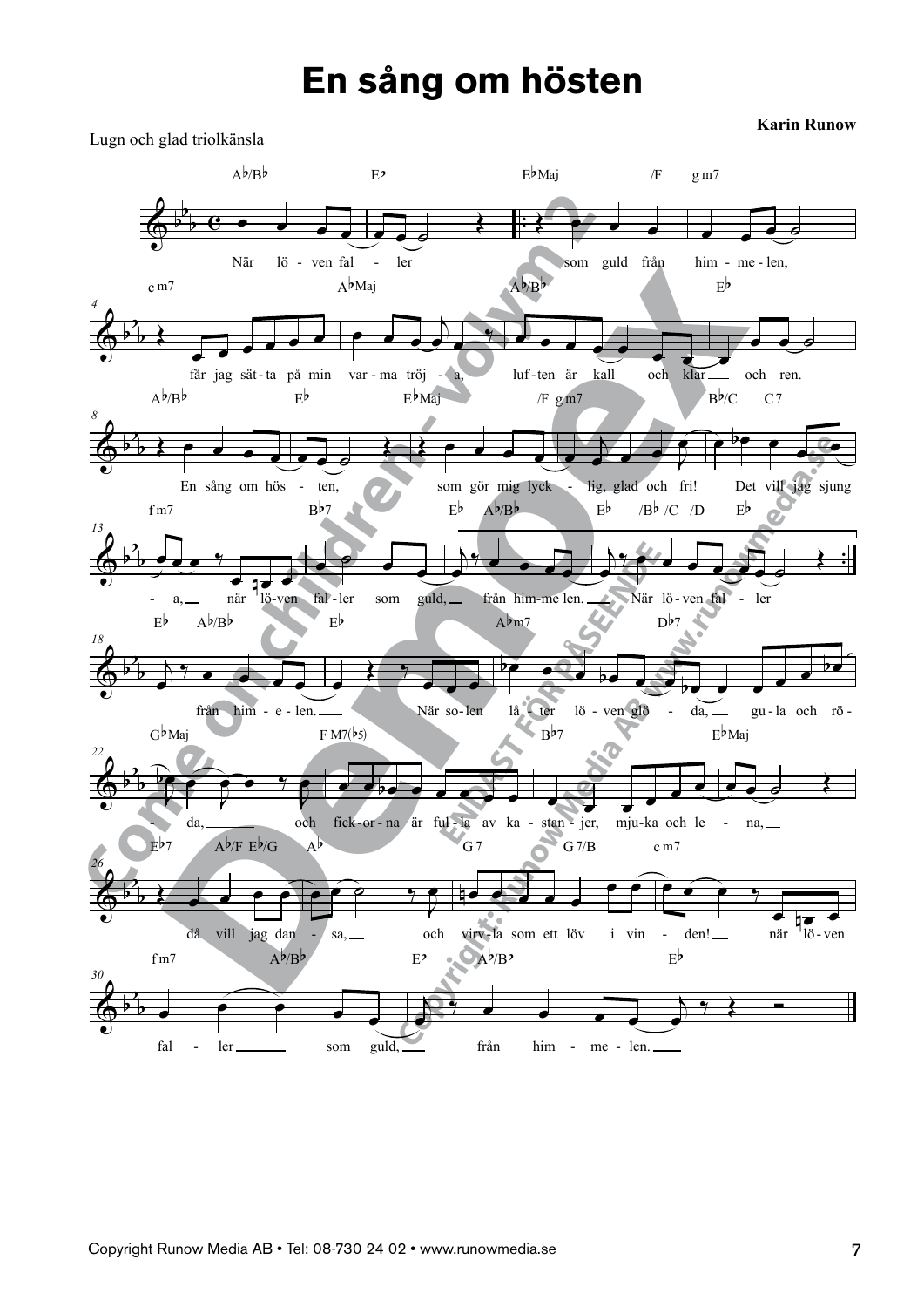## **Att vara ängel Att vara ängel**

**Karin Runow**



&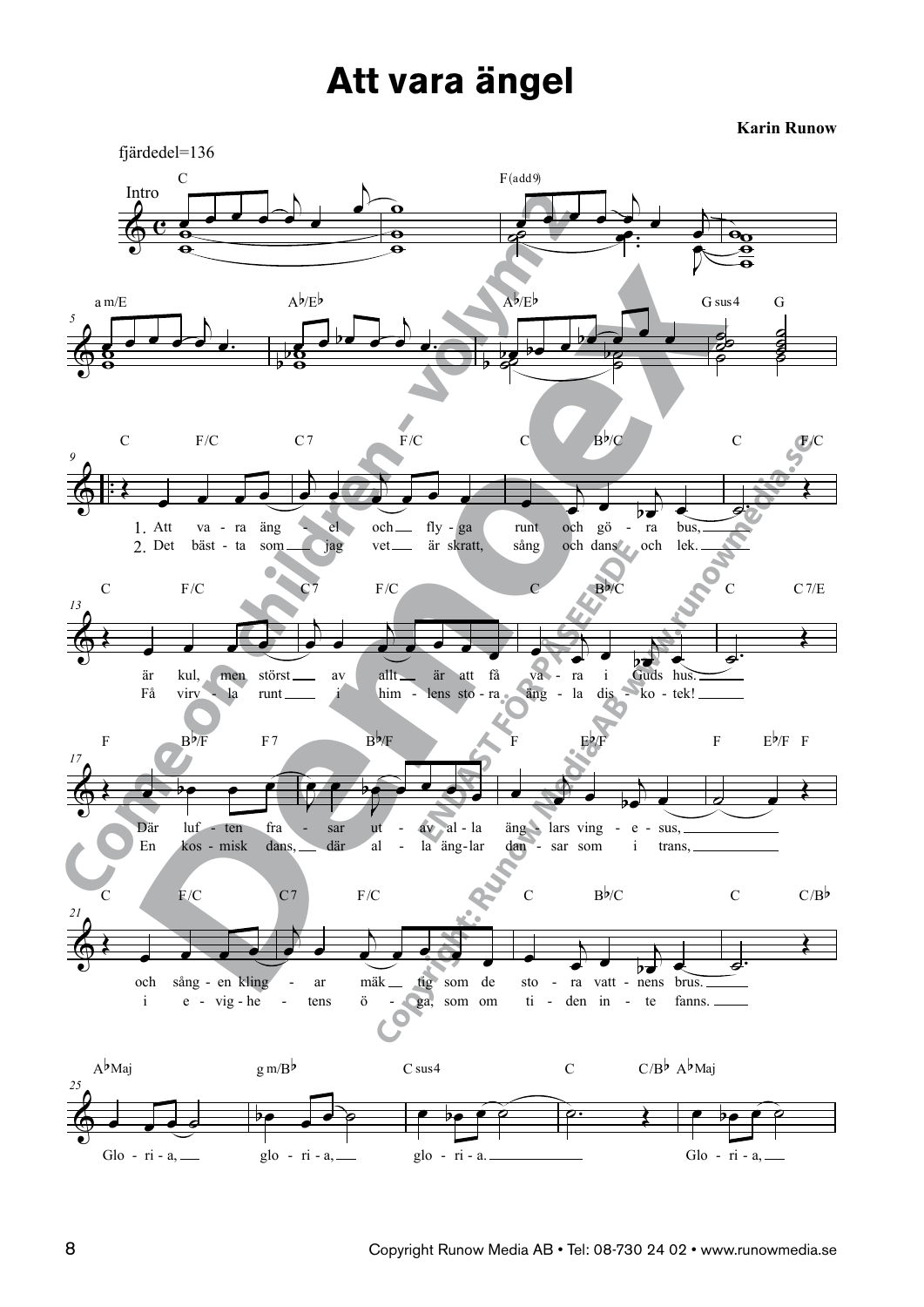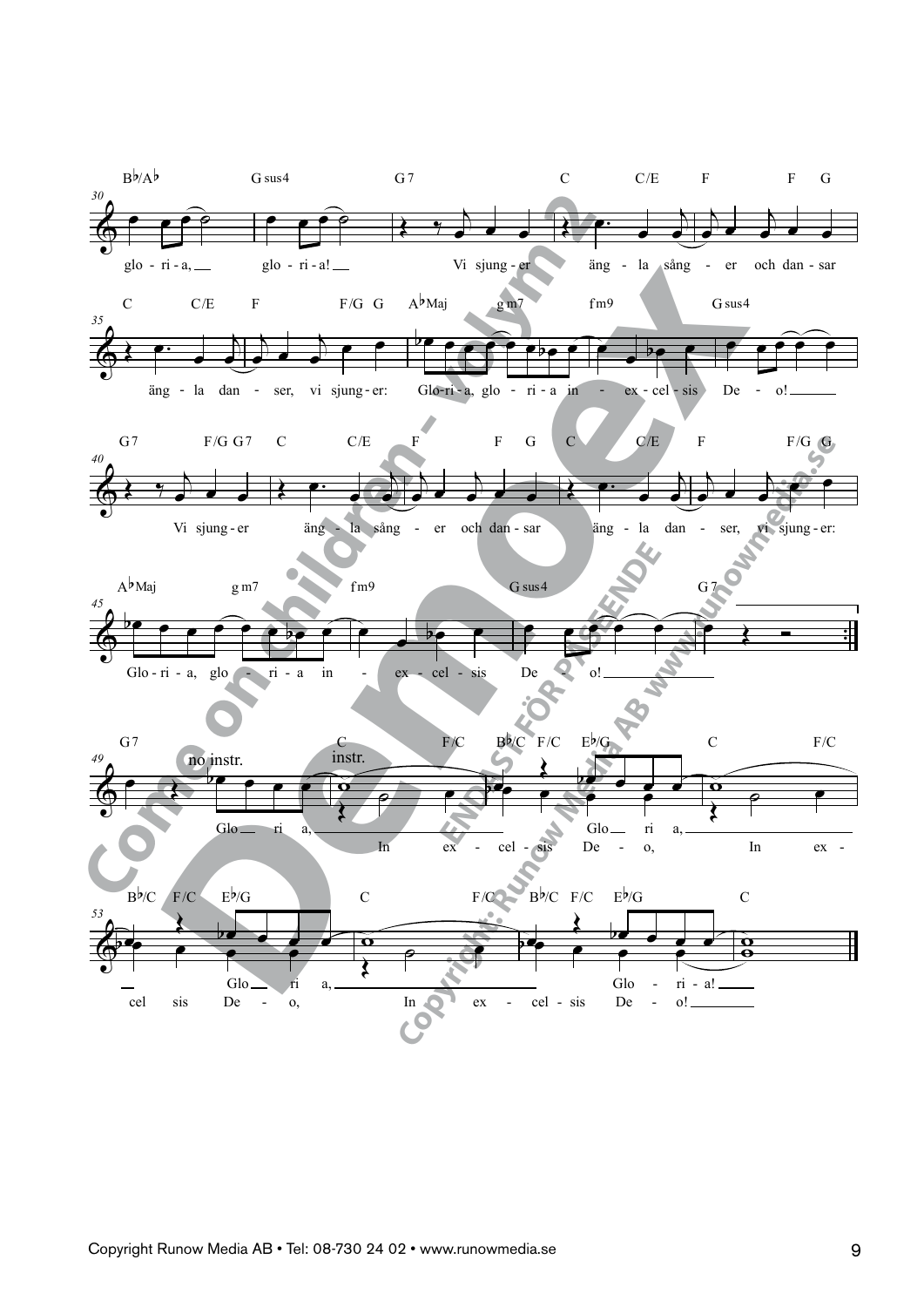palmsöndag palmsöndag 1:a advent 1:a advent

#### **Kan du höra vem det är? Kan du höra vem det är? Kan du höra vem det är?**

fjärdedel=120 fjärdedel=120

**Karin Runow Karin Runow**



10 Copyright Runow Media AB • Tel: 08-730 24 02 • www.runowmedia.se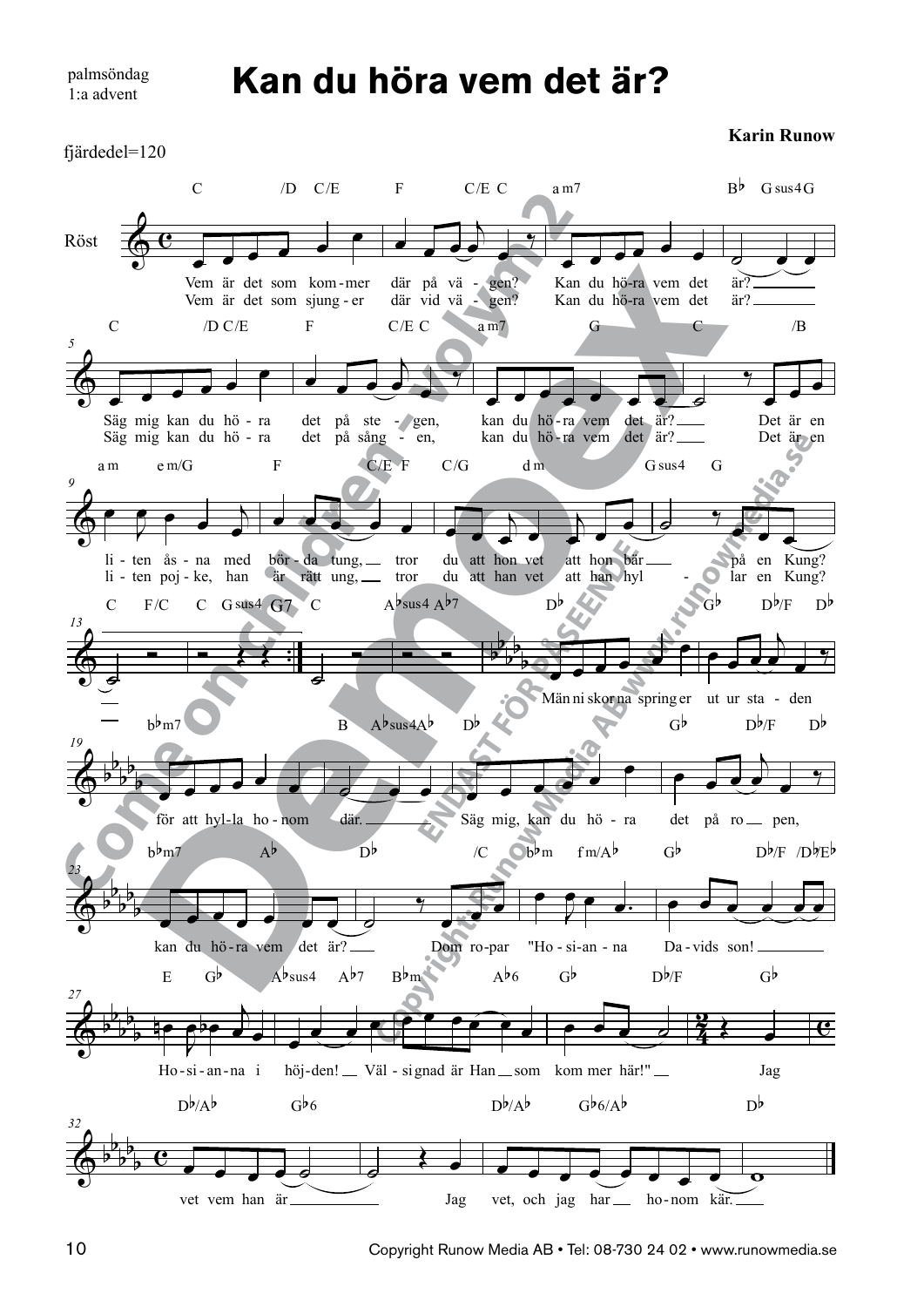### **Gud som haver barnen kär Gud som haver barnen kär**